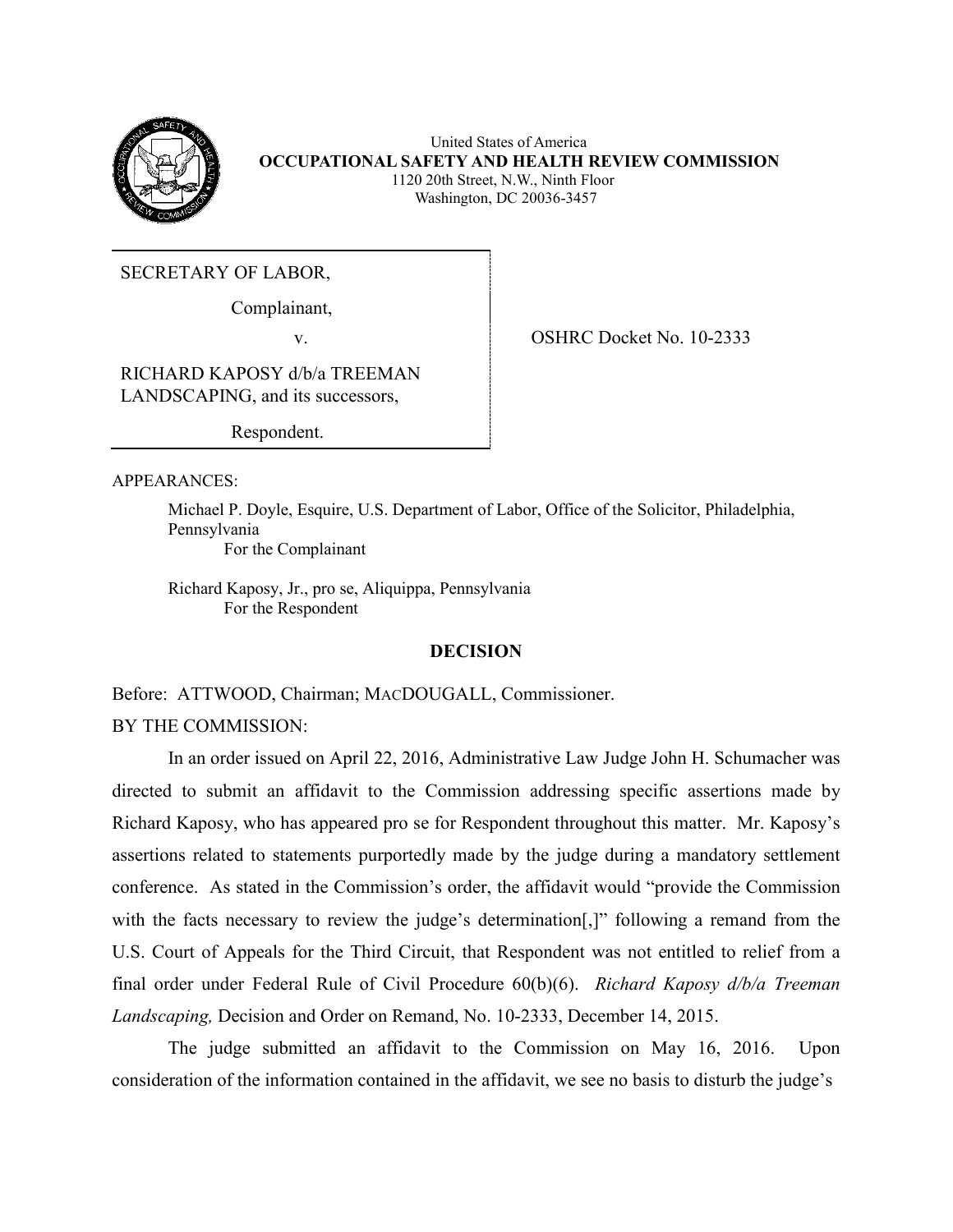determination denying Mr. Kaposy's claim for relief.

SO ORDERED.

/s/ Cynthia L. Attwood Chairman

 $\sqrt{s}$ /

Heather L. MacDougall Dated: June 16, 2016 Commissioner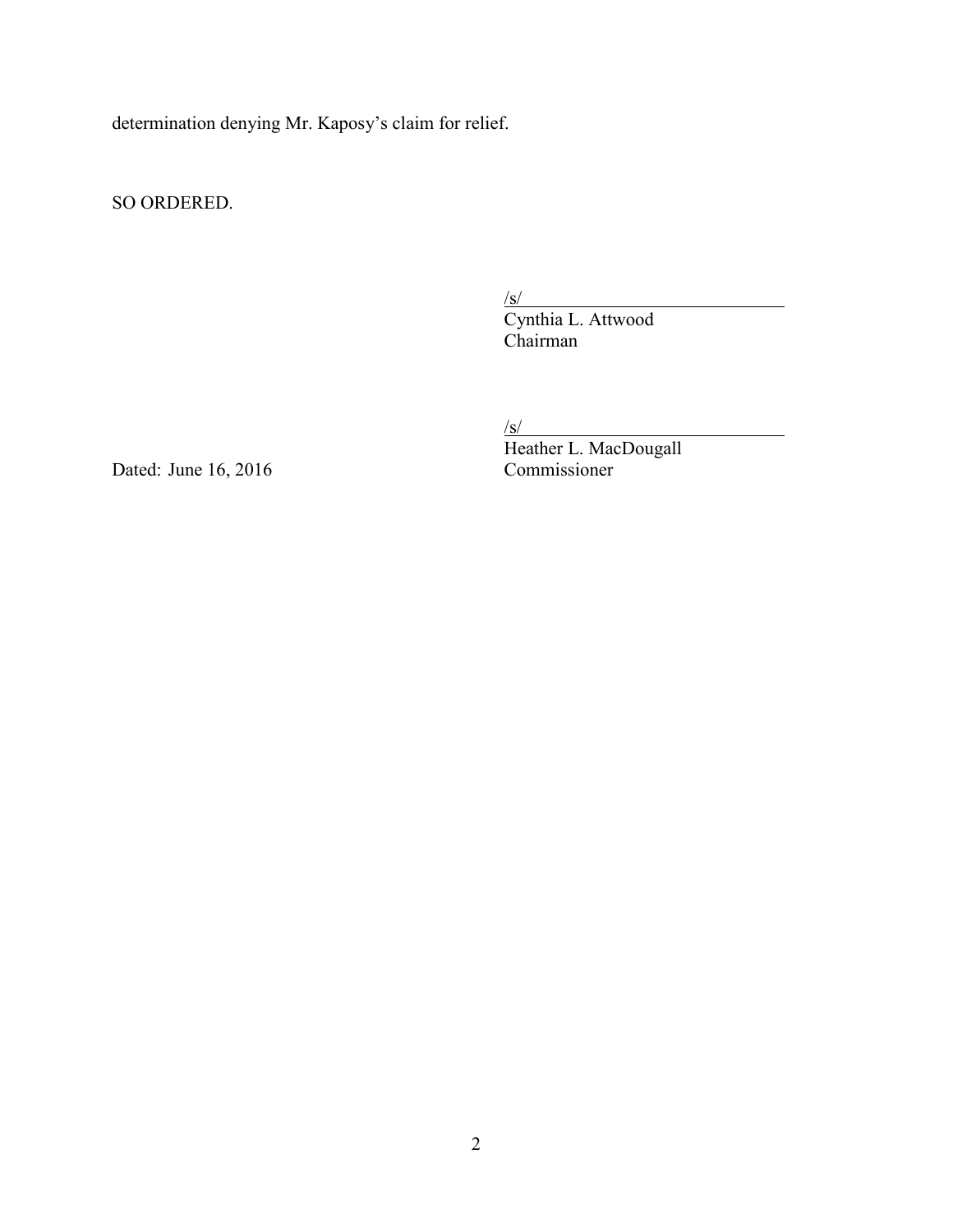### Some personal identifiers have been redacted for privacy purposes **UNITED STATES OF AMERICA OCCUPATIONAL SAFETY AND HEALTH REVIEW COMMISSION**

# THOMAS E. PEREZ, SECRETARY OF LABOR, UNITED STATES DEPARTMENT OF LABOR,

Complainant,

v.

RICHARD KAPOSY d/b/a TREEMAN LANDSCAPING,

OSHRC No. 10-2333

Inspection No. 314108036

Respondent.

## **DECISION AND ORDER ON REMAND**

This case is on remand from the United States Court of Appeals for the Third Circuit. *Secretary of Labor v. Kaposy*, 607 Fed. Appx. 230 (3d Cir. 2015). That Court directed the undersigned to determine whether the Respondent, Richard Kaposy d/b/a Treeman Landscaping, has presented "extraordinary circumstances" entitling him to relief from a Commission order that became final over four years ago. *See* Fed. R. Civ. P. 60(b)(6).

As discussed below, the a review of the entire record supports the finding that the Respondent, Richard Kaposy d/b/a Treeman Landscaping, has failed to present sufficient evidence of "extraordinary circumstances" entitling him to relief from an Order of the Occupational Safety and Health Review Commission.

### **I. Background**

In October 2010, OSHA issued to Richard Kaposy d/b/a Treeman Landscaping, a Citation and Notification of Penalty, ("Citation") in which it alleged that Respondent committed two "willful" and five "serious" violations of OSHA standards at a worksite where his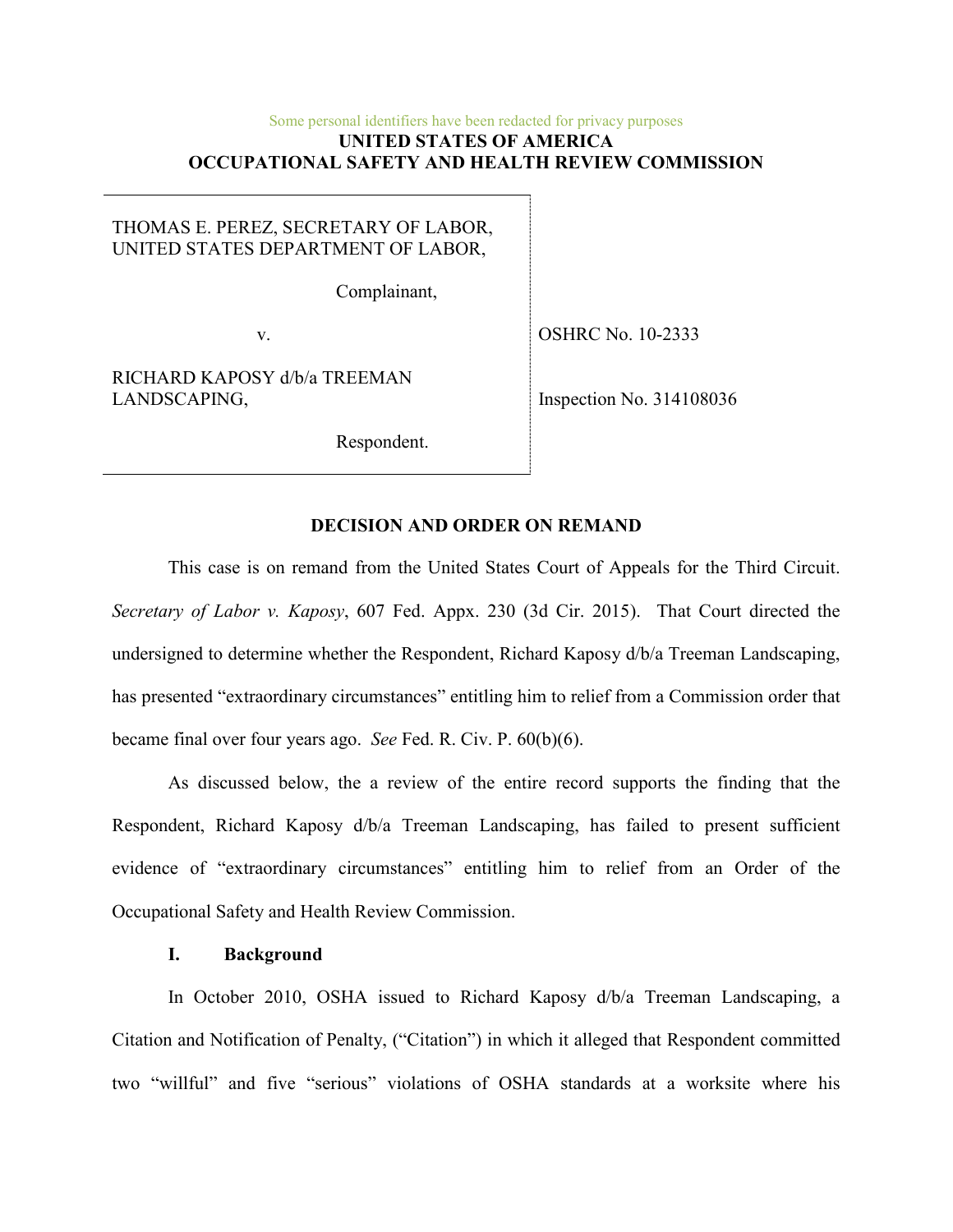employees were engaged in a tree removal project. The Citation followed OSHA's investigation of an April 20, 2010 accident in which one of Kaposy's employees (who was also his cousin), Eric Arnold, was electrocuted when a tree branch he was cutting contacted an overhead power line. The proposed penalties totaled \$119,700.00.

Mr. Kaposy, proceeding *pro se*, contested the Citation and filed an Answer to the Secretary's Complaint. As an affirmative defense, Mr. Kaposy alleged that Mr. Arnold "was impaired at the time of the incident on or about April 20, 2010, and that his impairment was the cause of the accident that resulted in his death."

The case was assigned to the mandatory settlement calendar. On February 3, 2011, the undersigned presided over a settlement conference in Pittsburgh, Pennsylvania. Mr. Kaposy was accompanied by his mother and a female friend. Representatives for the Secretary of Labor were also present. On February 8, 2011, following the settlement conference, Mr. Kaposy filed a withdrawal of his Notice of Contest. The undersigned issued an Order Approving Withdrawal of Notice of Contest on February 11, 2011. That order stated, in relevant part, that the citation was being affirmed, and that "[t]he total penalty associated with the affirmed Citation amounts to \$119,700.00." The undersigned's Order became a final Commission Order on April 7, 2011.

Sixteen months later, on August 10, 2012, Eric Arnold's estate filed a civil action against Mr. Kaposy, *et al.,* in the Court of Common Pleas of Allegheny County, Pennsylvania. The complaint alleged, *inter alia*, that Mr. Kaposy's negligence was a proximate cause of Eric Arnold's death, and demanded damages from him and the other defendants. In response, Mr. Kaposy wrote a letter to the Court of Common Pleas dated August 16, 2012, in which he stated: "I am representing myself in this case. [Redacted]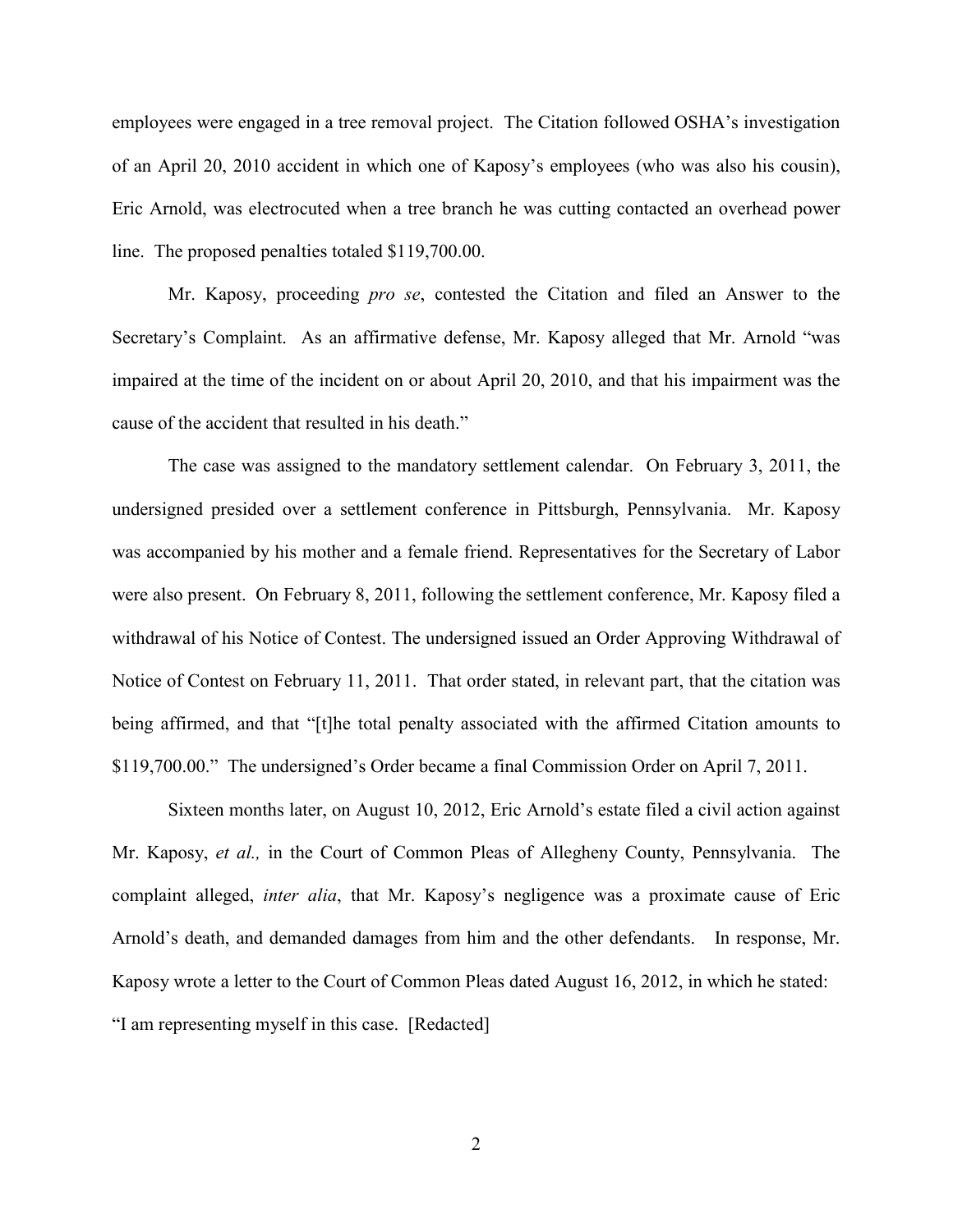On September 13, 2012— a full 17 months after the undersigned's Order became final, but only a month after the state civil action was filed—Mr. Kaposy sent a letter to the Commission's Executive Secretary, asking that the OSHA contest be re-opened. In that letter, Kaposy claimed that the undersigned had promised during the settlement conference that if he withdrew his Notice of Contest, he would not have to pay any penalties. Mr. Kaposy did not serve this letter upon the Secretary; consequently, counsel for the Secretary was not aware that Mr. Kaposy had asked the Commission to reopen his contested case. Nor did Mr. Kaposy reveal the existence of the civil actions to the Commission or to counsel for the Secretary.

For the next 16 months, the Executive Secretary did not act upon Mr. Kaposy's September 2012 letter. Nor, as far as the Secretary is aware, did Mr. Kaposy ever inquire as to the status of the letter. Then, on January 28, 2014, the Executive Secretary informed Mr. Kaposy that the September 2012 letter was being construed by the Commission as a motion to reopen the case. The letter also requested that Kaposy "inform the Commission if you have served the Secretary of Labor a copy of your letter," as required under Commission Rule 7, 29 C.F.R. § 2200.7. Mr. Kaposy sent a copy of his September 2012 letter to counsel for the Secretary by facsimile on February 14, 2014. That was the first time that counsel for the Secretary received the letter.

By order dated March 6, 2014, the Commission announced that it was treating Mr. Kaposy's September 2012 letter as a motion for relief from judgment under Rule 60(b)(6) of the Federal Rules of Civil Procedure. The Commission remanded the matter to the undersigned to develop an evidentiary record and to determine whether Mr. Kaposy was entitled to relief under Rule 60(b)(6). In doing so, the Commission specifically noted that Mr. Kaposy was not entitled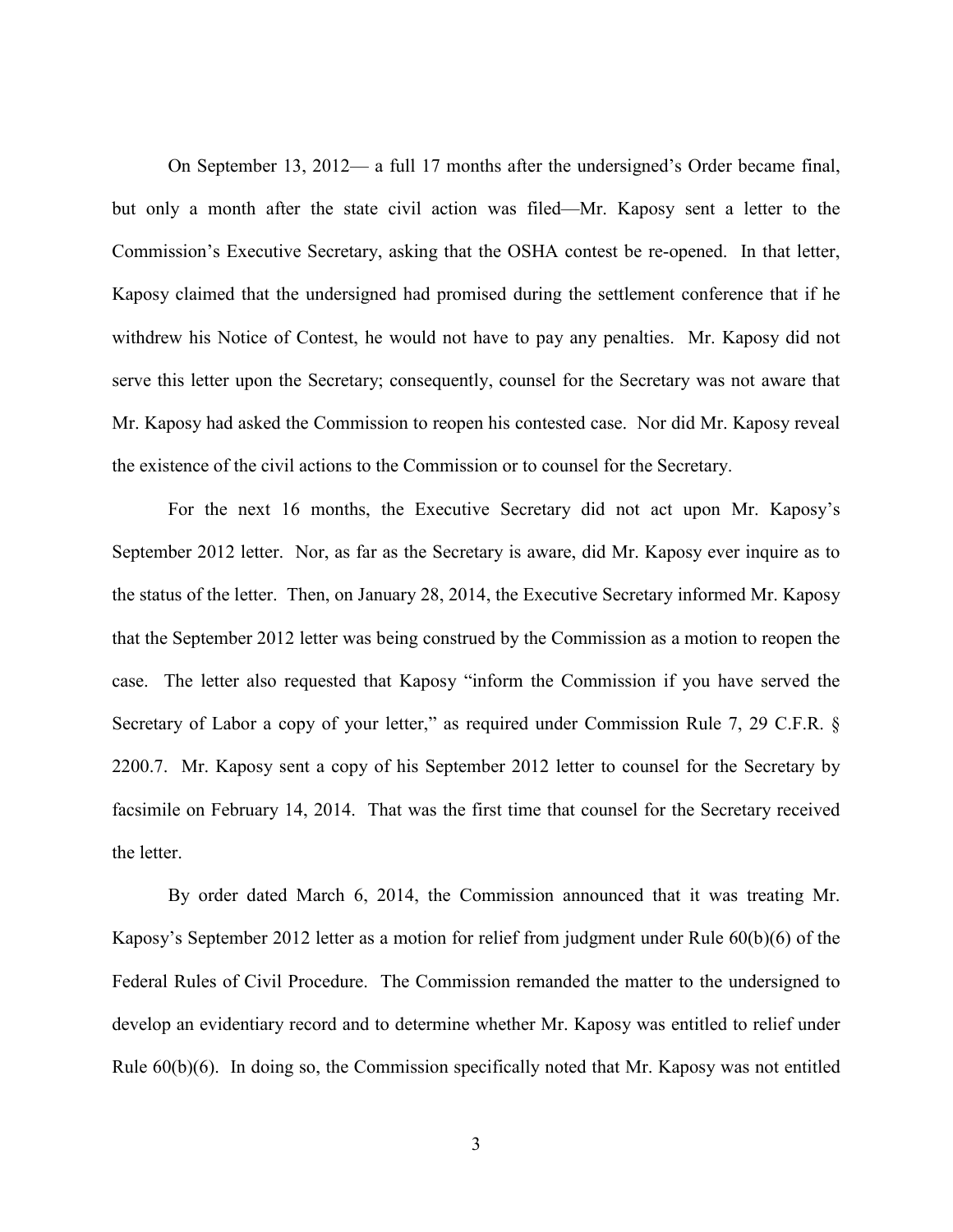to relief under Rule 60(b)(1) because he had not submitted his motion within the time limit to bring such motions. $<sup>1</sup>$  $<sup>1</sup>$  $<sup>1</sup>$ </sup>

On remand, the undersigned directed the parties to submit affidavits from the participants at the mandatory settlement conference regarding their recollections of that conference. In his affidavit, Mr. Kaposy stated that, during the settlement conference, the undersigned had promised him that the penalties would "go away" if he withdrew his notice of contest, and that he withdrew his notice of contest based on the undersigned's representation. [Redacted]

On May 6, 2014, the undersigned issued a Decision on Evidentiary Review, in which I granted Mr. Kaposy's motion and vacated the withdrawal of the notice of contest. The undersigned stated that the basis for relief was "mistake"; specifically, "Respondent was mistaken as to the ultimate consequences of his *Withdrawal of Notice of Contest* dated February 8, 2011." The undersigned found that Mr. Kaposy's decision to withdraw his notice of contest was influenced by grief at the death of his cousin (Mr. Arnold) and his lack of legal counsel. The undersigned recommended that the case proceed to a hearing *de novo* before a different ALJ.

The Secretary unsuccessfully sought interlocutory review by the Commission, and then filed a petition for review with the U.S. Court of Appeals for the Third Circuit. On July 20, 2015, the Third Circuit vacated the undersigned's decision and remanded it for further proceedings. *Secretary of Labor v. Kaposy*, 607 Fed. Appx. 230 (3d Cir. 2015). That Court held that the undersigned 's reliance on "mistake" as a ground for relief was error, because mistake is

 $\overline{a}$ 

<span id="page-5-0"></span><sup>1</sup> Fed. R. Civ. P. 60(b)(1) allows for relief from a final judgment based upon "mistake; inadvertence; surprise; or excusable neglect[.]" Motions for relief under that provision must be brought within one year after the final judgment was entered. *See* Fed. R. Civ. P. 60(c)(1).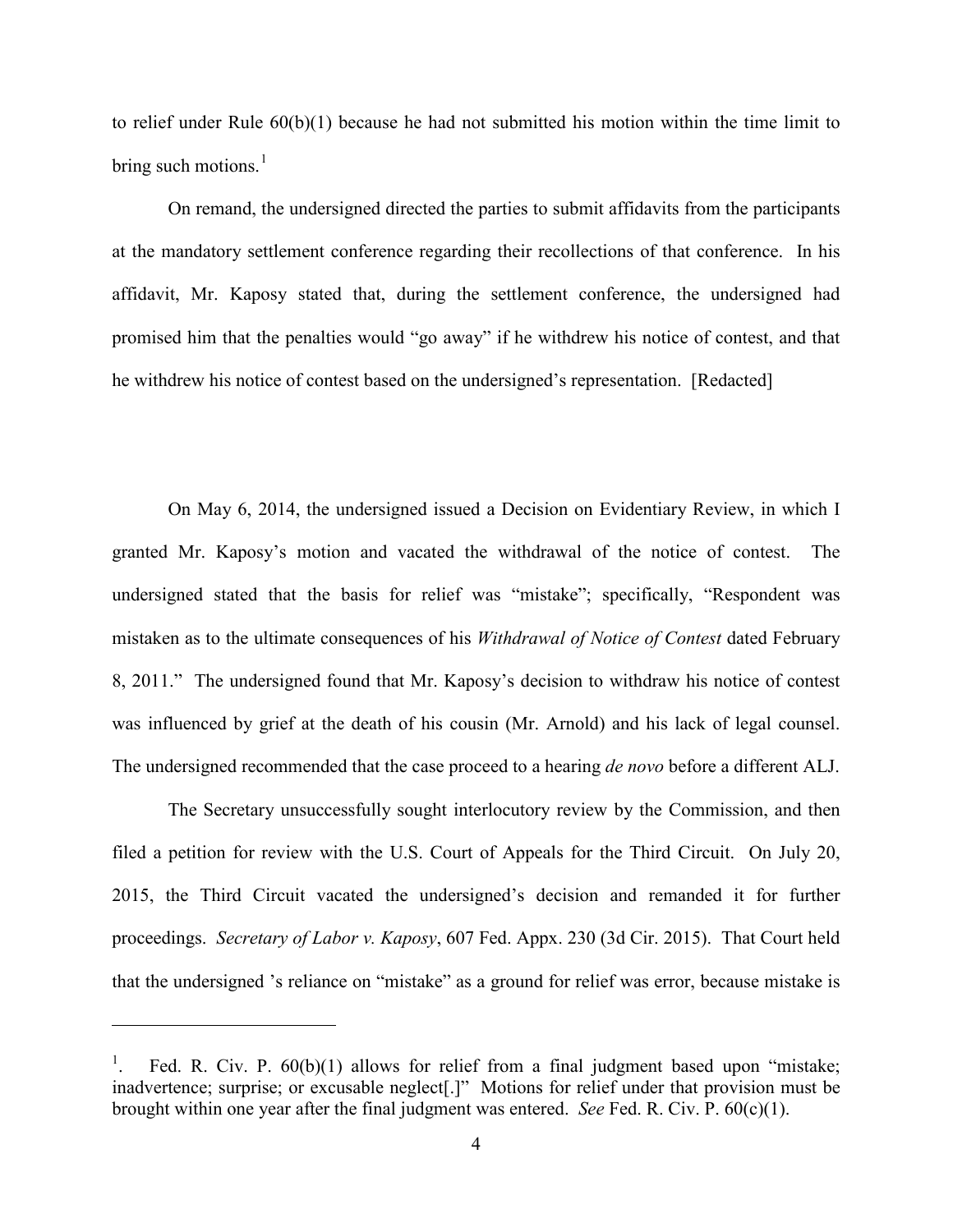an enumerated ground under Rule 60(b)(1), and Mr. Kaposy was not entitled to relief under Rule 60(b)(1) per the Commission's March 6, 2014 order. That Court thus remanded for the Commission to consider whether Mr. Kaposy was entitled to relief under the equitable factors that govern relief pursuant to Rule 60(b)(6). By order dated September 24, 2015, the Commission remanded the case to the undersigned for further proceedings consistent with the Third Circuit's decision.

By an Order dated October 7, 2015, the undersigned directed each party to submit briefs within 45 days. Counsel for the Secretary timely submitted a lengthy brief with attachments. Respondent, acting *pro se,* submitted a one-page handwritten letter containing six sentences. His letter is appended hereto as Exhibit 1.

### **II. Argument**

In the Decision on Evidentiary Review, the undersigned determined that Mr. Kaposy was entitled to relief from the April 7, 2011, final Commission order because he was "mistaken as to the ultimate consequences" of his decision to withdraw his notice of contest, and that his mistake stemmed from the grief he had experienced as a result of his cousin's death, coupled with his *pro se* status. However, because relief on the basis of mistake is foreclosed by the Third Circuit's decision, the undersigned may not rely on those same grounds to grant relief under Rule 60(b)(6). That is because Rules 60(b)(1) and 60(b)(6) are mutually exclusive. *Pioneer Inv. Servs. Co. v. Brunswick Associates Ltd. Partnership*, 507 U.S. 380, 393 (1993); *Stradley v. Cortez*, 518 F.2d 488, 493–94 (3d Cir. 1975).

In his one-page responsive pleading, Respondent made no relevant legal or factual arguments. He did, however, opine on several matters in his personal life.

The Secretary makes the following arguments.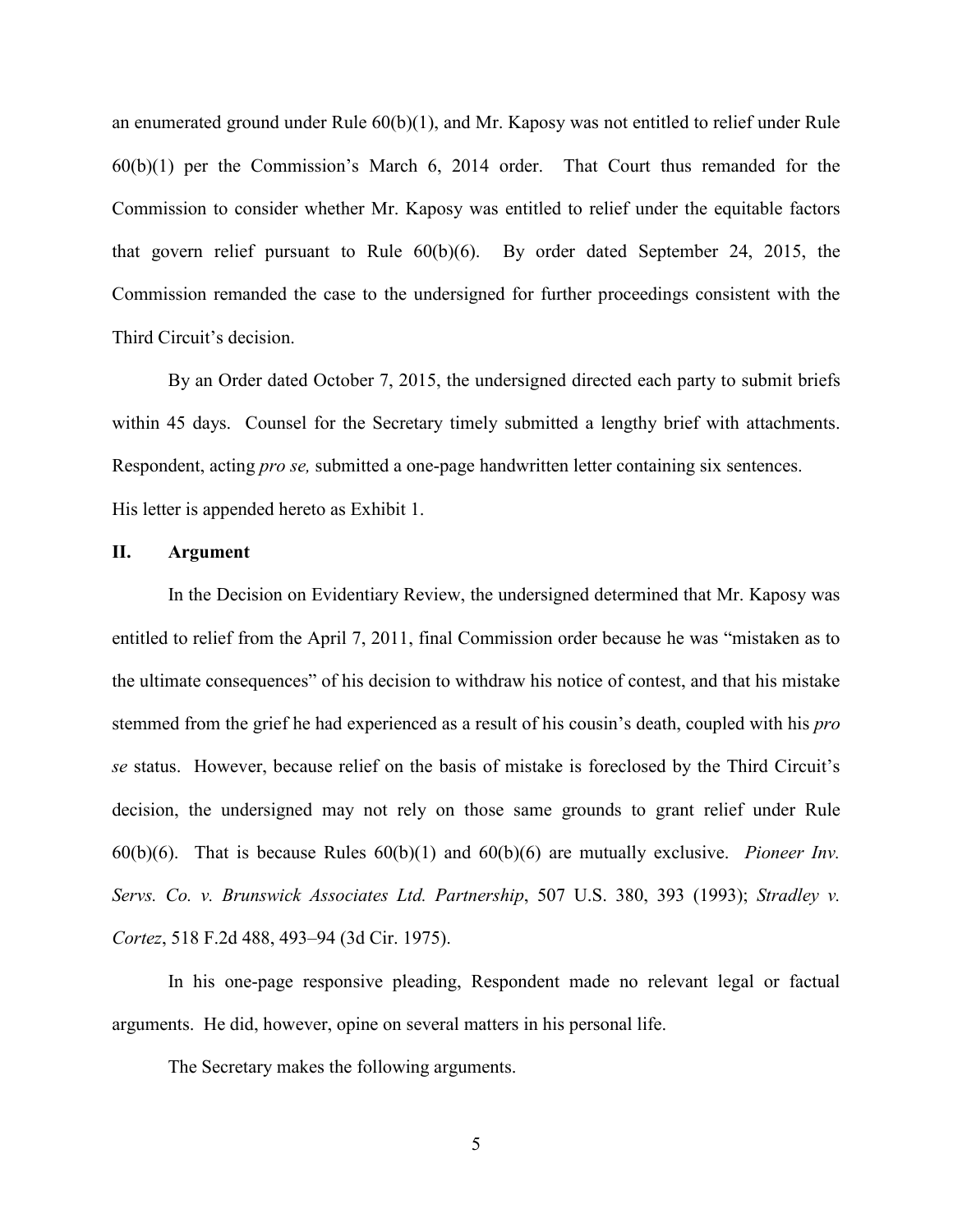# A. *Mr. Kaposy's pro se status is not grounds for relief under Rule 60(b)(6).*

 A party seeking relief under Rule 60(b)(6) must show "extraordinary circumstances," and "extraordinary circumstances rarely exist when a party seeks relief from a judgment that resulted from the party's deliberate choices." *Budget Blinds, Inc. v. White*, 536 F.2d 244, 255 (3d Cir. 2008); *see also Ackermann v. United States*, 340 U.S. 193, 212 (1950) ("free, calculated, deliberate choices are not to be relieved from"). The Secretary has opined that Mr. Kaposy made a deliberate choice to withdraw his notice of contest. Mr. Kaposy has not claimed, let alone established, that any grief he may have suffered deprived him of the ability to make deliberate choices. And his decision to attend the settlement conference with a friend and his mother, rather than with an attorney, does not justify relief. These facts militate in favor of concluding that Mr. Kaposy's motion should be denied.

# B. *Mr. Kaposy's grief resulting from his cousin's death is not a ground for relief under Rule 60(b)(6).*

Regarding whether Mr. Kaposy's grief from his cousin's death justified relief under Rule 60(b)(6), the Secretary observed that Mr. Kaposy did not assert his grief in his motion or at any other time in this matter. That is problematic, because it deprived the Secretary of an opportunity to introduce evidence on the question, and it had the effect of relieving Mr. Kaposy of his burden of proof: "To justify relief under subsection (6), *a party* must show 'extraordinary circumstances' suggesting that the party is faultless in the delay." *Pioneer Inv. Servs. Co. v. Brunswick Associates Ltd. Partnership*, 507 U.S. 380, 393 (1993) (emphasis added).

The Secretary avers that he is aware of no cases, moreover, which support the proposition that a party's grief can be a basis for relief under Rule 60(b)(6). A few cases suggest that a mental or physical condition may justify relief when the movant can show that the condition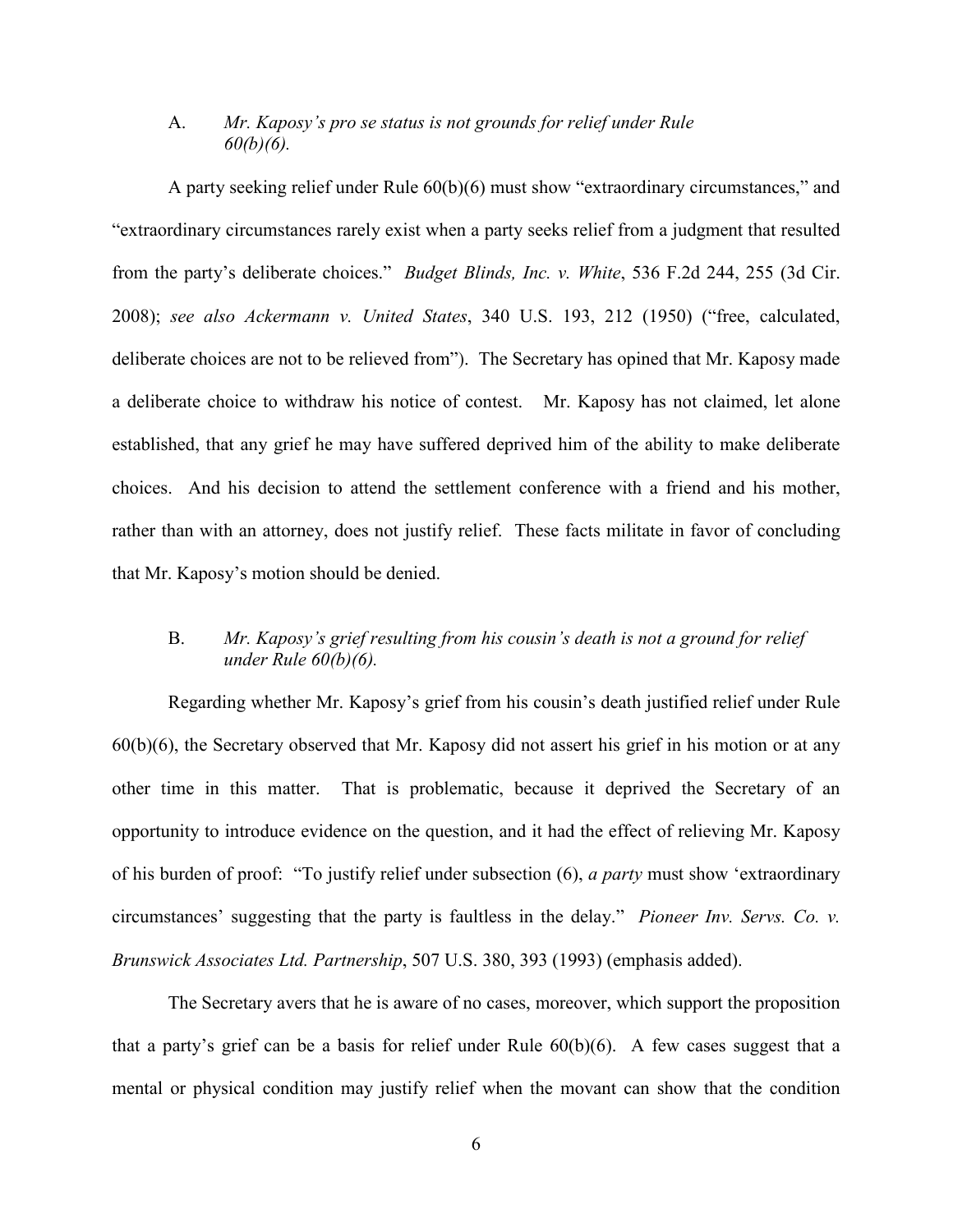impaired his ability to understand the consequences of his own decisions. *See*, *e.g.*, *Barrs v. Sullivan*, 906 F.2d 120, 122 (5th Cir. 1990) (denying Rule 60(b)(6) relief where movant "filed no medical documentation to support his argument that his mental condition was so deficient as to excuse him from complying" with limitations period applicable to his suit); *New Jersey Bldg. Constr. Laborers' Dist. Council v. Robert DeForest Demolition Co.*, 2012 WL 5304700 at \*2 (D.N.J. 2012) (widow's grief at husband's death was not ground for relief under Rule 60(b) to vacate arbitration decision); *Aghassi v. Holden & Co., Inc.*, 92 F.R.D. 98, 100 (D. Mass. 1981) (denying Rule 60(b)(6) relief where the "[p]laintiff has not alleged much less proven, that his mental state prevented him from physically appearing in court, or that his mental distress was so severe as to cause him to fail to appreciate the consequences of his own conduct").

The Secretary's position is that Mr. Kaposy never claimed, let alone proved, that his grief prevented him from fully participating in the mandatory settlement conference and making decisions regarding litigation strategy. In fact, as Mr. Kaposy stated in his affidavit, during the mandatory settlement conference [Redacted]

### Second, Mr. Kaposy was clear-

thinking enough to pursue the same defense – unpreventable employee misconduct – that almost every employer raises during Commission settlement conferences. In other words, his thought process was entirely rational. Absent a showing that Mr. Kaposy was actually impaired in his decision-making capacity, any grief he suffered is not a ground warranting relief under Rule  $60(b)(6)$ .

# C. *Mr. Kaposy's strategic decision to withdraw his notice of contest did not constitute "extraordinary circumstances," and therefore is not a ground for relief under Rule 60(b)(6).*

The Secretary asserts that Mr. Kaposy's decision to represent himself in this matter is not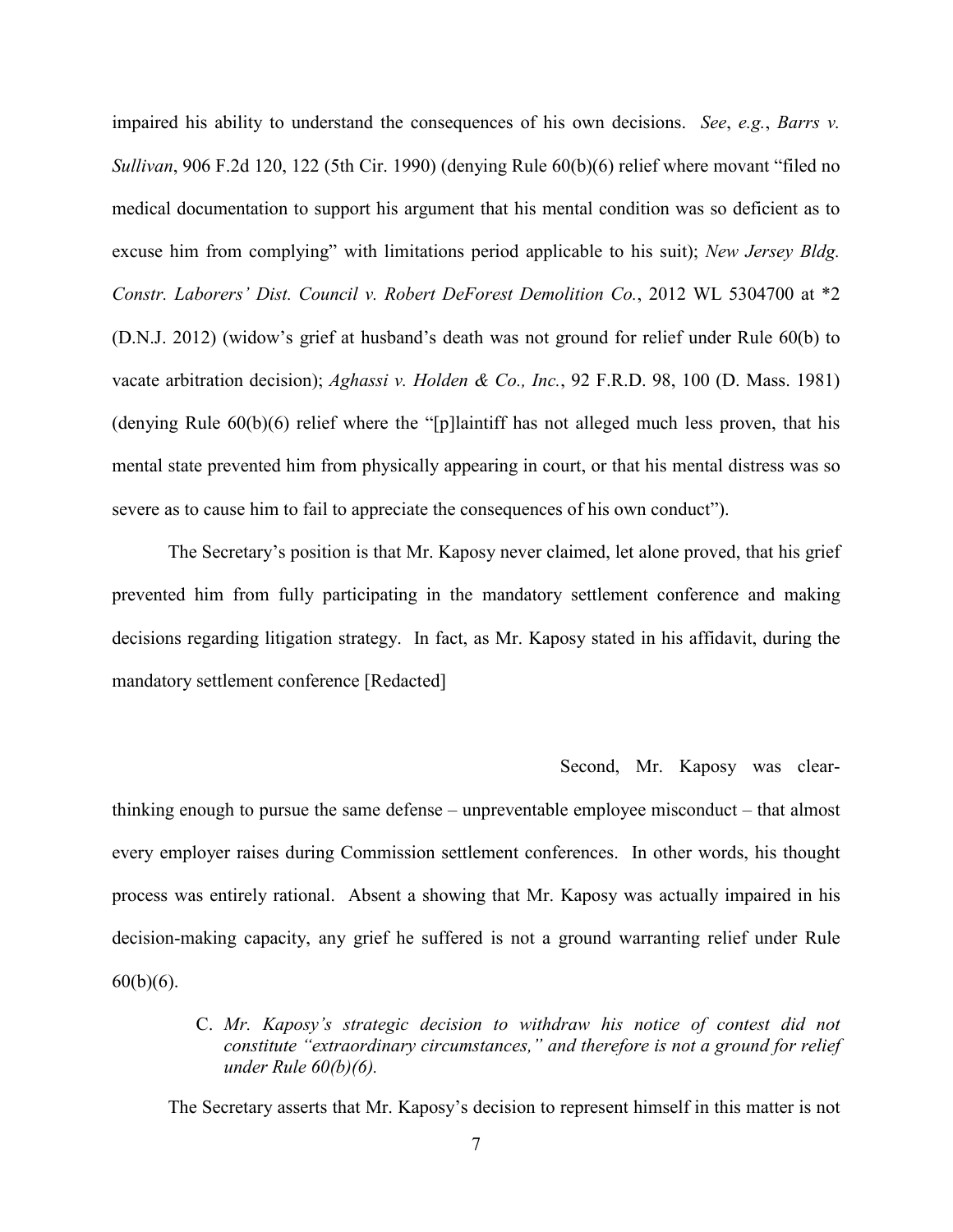an "extraordinary circumstance" that should relieve him from the consequences of his own strategic decision to withdraw his notice of contest. *See Provident Sav. Bank v. Popovich*, 71 F.3d 696, 700 (7th Cir. 1995) ("If Popovich's pro se status does not protect him from operation of the ordinary rules of waiver, it certainly does not rise to the level of an extraordinary circumstance entitling him to relief under Rule 60(b)(6)"). Mr. Kaposy chose to enter a highly hazardous industry and to employ persons in an effort to make that endeavor profitable. In doing so, he accepted the responsibility of complying with the OSH Act and the standards promulgated thereunder. An employee was killed as a result of Mr. Kaposy's business activities. Mr. Kaposy could have hired an attorney or other experienced representative to advise him at the settlement conference. *See* 29 C.F.R. § 2200.22(a). He chose to bring a friend and his mother instead. Who Mr. Kaposy looks to for advice is his own affair, but he and only he should bear the consequences of that choice.

The Secretary believes that a grant of Rule 60(b)(6) relief based upon Mr. Kaposy's *pro se* status would also undermine the Commission's mandatory settlement conference program. *See* 29 C.F.R. § 2200.120(b). Such conferences require all participants to make a significant investment of resources and to participate in good faith to reach a fair resolution of the matter under consideration. If an employer can reach an agreement during a mandatory settlement conference and then rely on his *pro se* status to upset that agreement many months later, then the Secretary will have to carefully weigh that risk when participating in mandatory settlement conferences with *pro se* employers. Instead of placing that additional cost on the mandatory settlement conference program, the Commission should insist that bargains struck at settlement conferences be adhered to, whether an employer chooses to be represented or not. *Cf. United States v. Bank of New York*, 14 F.3d 756, 760 (2d Cir. 1994) ("A failure to properly estimate the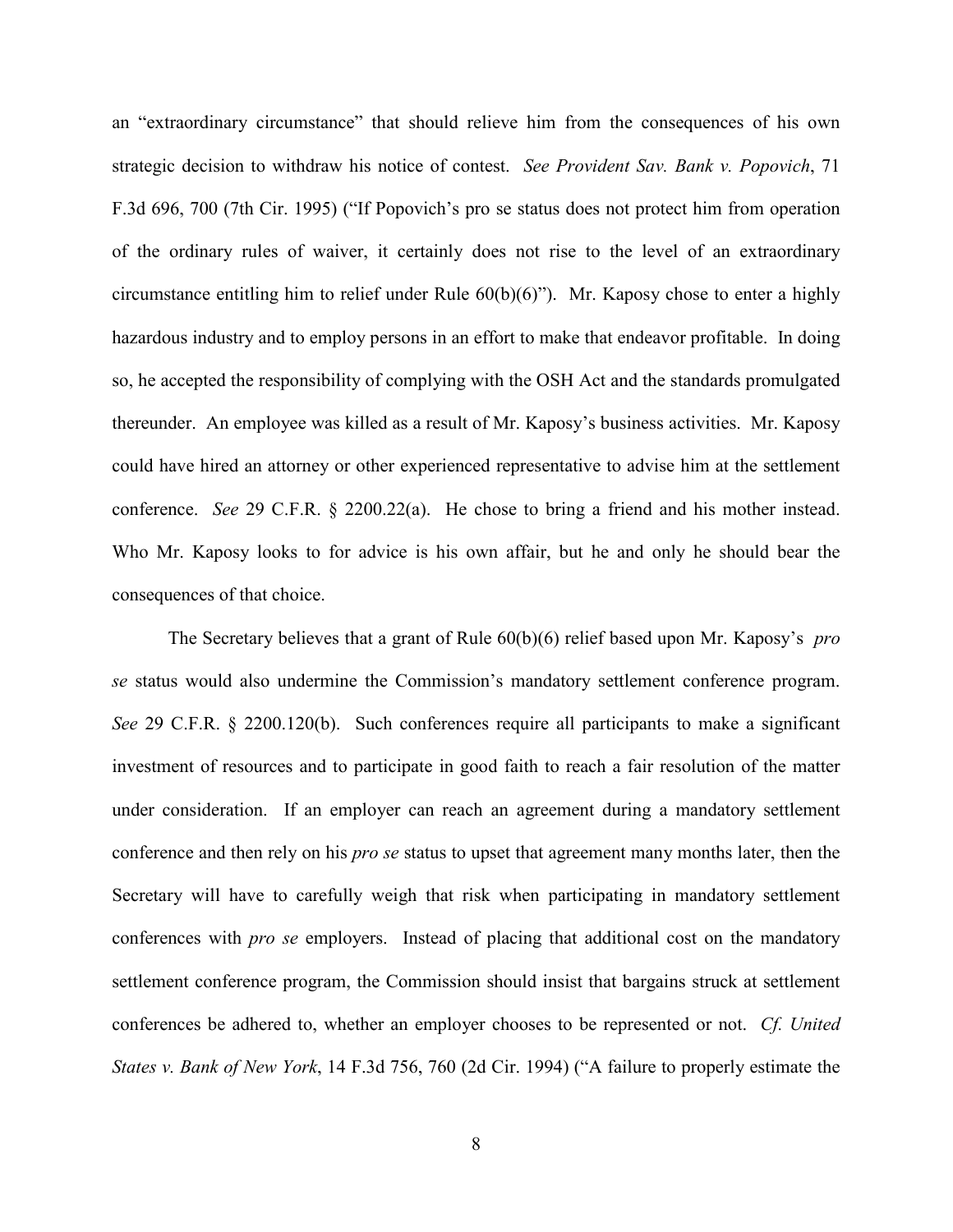loss or gain from entering a settlement agreement is not an extraordinary circumstance that justifies relief under Rule 60(b)(6).").

### *D. Mr. Kaposy did not file his motion within a reasonable period of time.*

Rule 60(b) relief cannot be granted unless the motion was brought within a reasonable time. *See Liljeberg v. Health Serv. Acquisition Corp.*, 486 U.S. 847, 863 (1988). The moving party bears the burden of establishing that he acted within a reasonable time. *See Kontoulas v. A.H. Robins Co.*, 745 F.2d 312, 316 (4th Cir. 1984). Mr. Kaposy has not met that burden here. Mr. Kaposy sought relief from the Commission's order about 16 months after that order became final. He has not yet explained the delay, and any grief he might have suffered during the settlement conference does not explain it either. Thus, Mr. Kaposy cannot meet his burden of proving that the delay was reasonable.

The Secretary concludes that Mr. Kaposy's timing is also questionable because his motion for relief came less than a month after Eric Arnold's estate brought suit against him in the Court of Common Pleas. An affirmed OSHA citation might have adversely affected his defense in that lawsuit, so the filing of the suit gave Mr. Kaposy a further incentive to undo the final Commission order. *See Rolick v. Collins Pine Co.*, 975 F.2d 1009, 1014–15 (3d Cir. 1992) (under Pennsylvania law, OSHA standards may be evidence of standard of care in negligence suit); *cf. Moore v. Allied Chem. Corp.*, 480 F.Supp. 377, 383 (E.D. Va. 1979) (applying Virginia law, court holds that litigant was collaterally estopped from re-litigating issues that were resolved against him in OSHA proceeding). It is unknown whether Mr. Kaposy was aware of that fact, or whether it influenced his decision to seek relief from the Commission. At the very least, however, Mr. Kaposy should have made the Commission and the Secretary aware of the state court lawsuit, which would have allowed them to explore whether it had any impact on his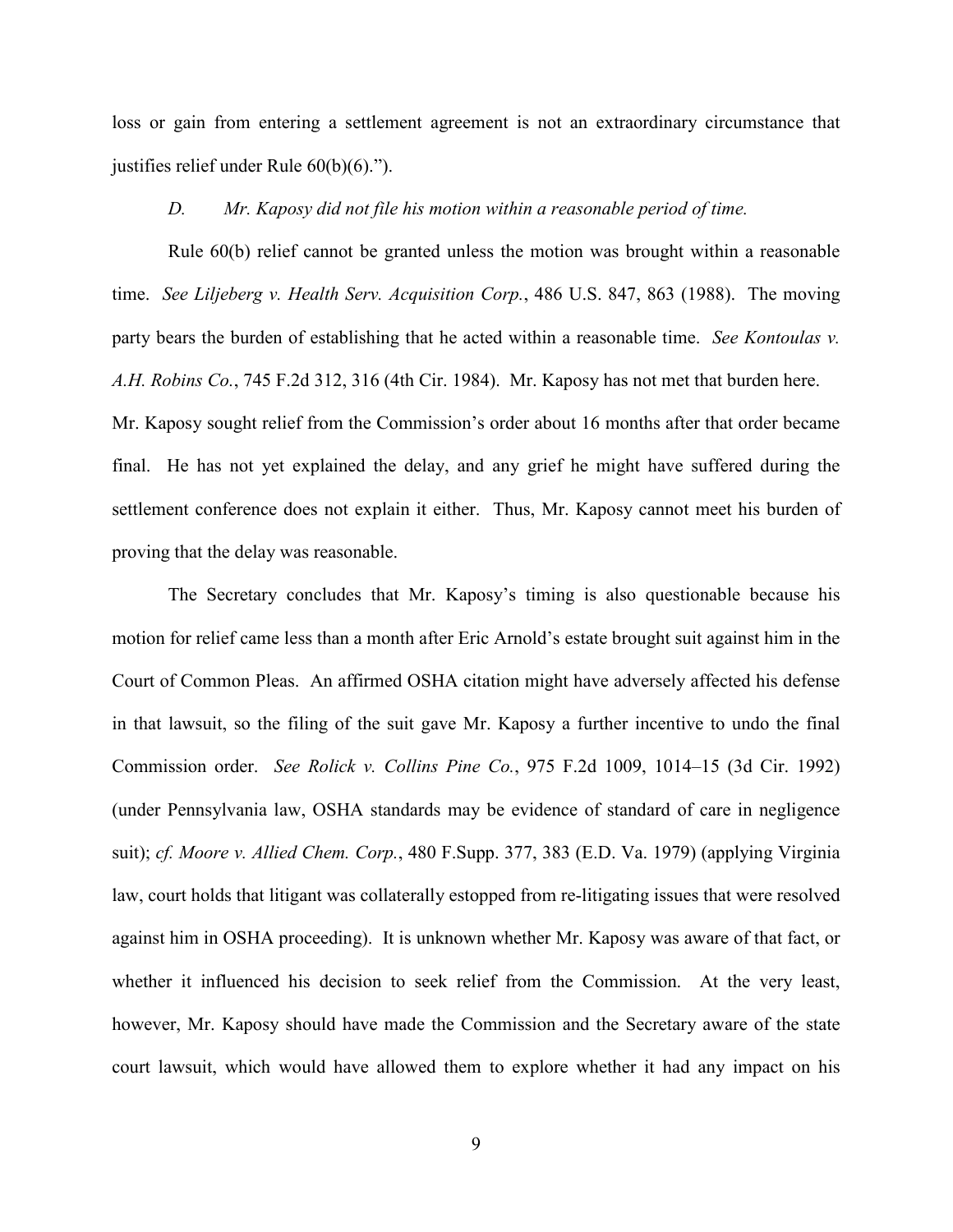decision to seek Rule 60(b) relief. Rule 60(b)(6) is grounded in equity. *See Cox v. Horn*, 757 F.3d 113, 124 (3d Cir. 2014). A party seeking equity must do equity. *See Freck v. IRS*, 37 F.3d 986, 996 (3d Cir. 1994). Mr. Kaposy's failure to disclose the state court lawsuit is an additional reason why he is not entitled to equitable relief.

### **III. Conclusion**

The final order in this case is now over four years old. Neither the grounds that Mr. Kaposy raised in his motion, nor the reasons for the delay in resolving that motion, can be attributed to the Secretary.

The Secretary's pleading has sufficiently articulated evidence and arguments, which logically support the inescapable conclusion that Respondent is not entitled, as a matter of law, to the relief sought. The Secretary's articulated evidence clearly establishes:

- A. That Mr. Kaposy's *pro se* status did not constitute "extraordinary circumstances," and therefore is not a ground for relief under Rule 60(b)(6).
- B. That Mr. Kaposy's grief resulting from his cousin's death is not a ground for relief under Rule 60(b)(6).
- C. That Mr. Kaposy's strategic decision to withdraw his notice of contest did not constitute "extraordinary circumstances," and therefore is not a ground for relief under Rule 60(b)(6).
- D. That Mr. Kaposy did not file his motion within a reasonable period of time. "To justify relief under subsection (6), a party must show 'extraordinary circumstances' suggesting that the party is faultless in the delay." *Pioneer Inv. Servs. Co., supra.*

The Court has thoroughly reviewed the record before it, including the Secretary's Motion and all the exhibits attached thereto, as well as Respondent's responsive pleading.

The Court finds that Respondent's arguments and responsive pleading were less than persuasive, and that the record demonstrates that Respondent has failed to sufficiently carry his burden of persuasion as to the existence of extraordinary circumstances, or any other grounds.

Respondent's Motion is DENIED.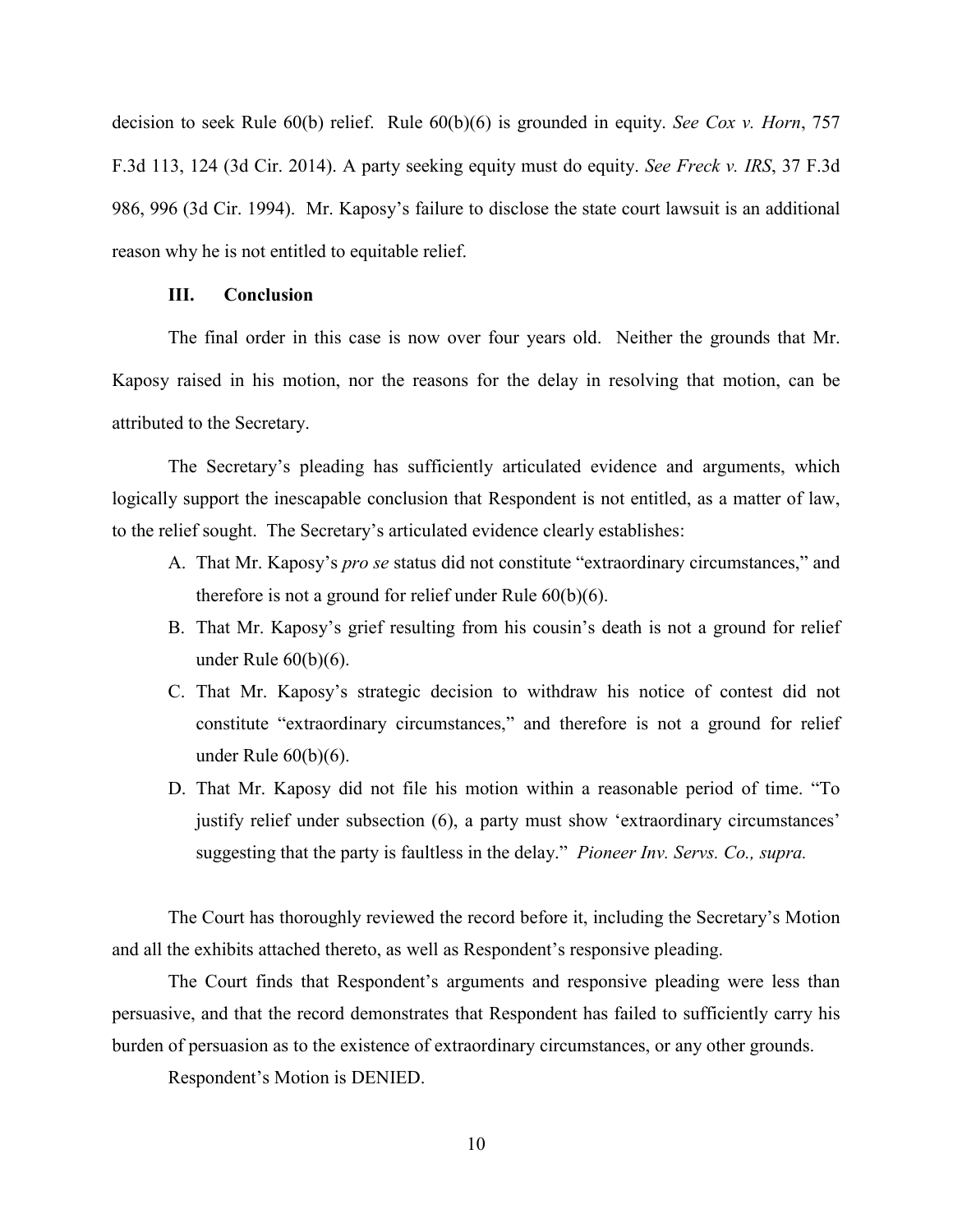The Court finds that the cited case law, arguments and evidence adduced thus far in the record demonstrate that the Secretary has sufficiently carried his burden of persuasion.

The Secretary's Motion is GRANTED.

SO ORDERED

 $\sqrt{s/2}$ 

HON. JOHN H. SCHUMACHER

Administrative Law Judge

Date: December 14, 2015

Denver, Colorado